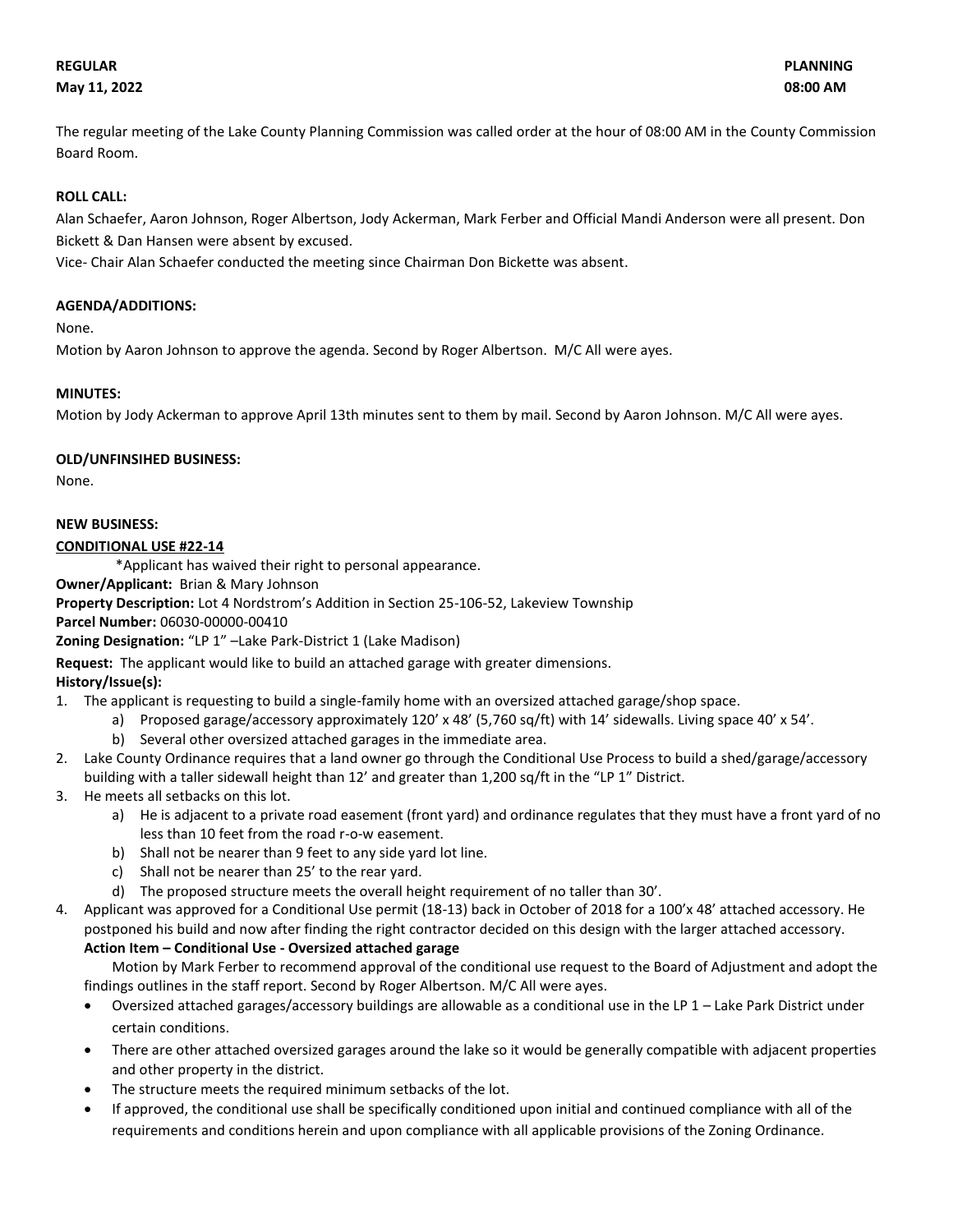- Satisfactory provisions and arrangements have been made, or may be made through the conditions placed upon the operation, concerning the followings:
	- o Entrance and exit to property and proposed structures thereon;
	- o Off-street parking and loading areas;
	- o Utilities, refuse, and service areas;
	- o Screening and Buffering;
	- o Signs;
	- o Required yards and other open space; and
	- o General compatibility with adjacent properties and other property in the district.
- The granting of the conditional use would be in harmony with the purpose and intent of the zoning ordinance
- The granting of the conditional use would not adversely affect the public interest.

## **CONDITIONAL USE #22-15**

## **Owner/Applicant:** Pete and Jean Stemper

**Property Description:** Lot 1 Stemper's 2nd Addition in the W ½ of the NW ¼ of Section 16-106-52, Lakeview Township **Parcel Number:** 06123-10652-16220

## **Zoning Designation:** "A" –Agricultural District

**Request:** The applicant would like to expand their current auto body repair shop.

# **History/Issue(s):**

- 1. The applicant is requesting to build a mechanical repair and calibration shop. Stemper Auto Body business is located to the south of this proposed location and this will be an expansion of the repair uses he current conducts.
	- a) Requesting to build this structure detached from the current business' structures on the southern property.
- 2. Lake County Ordinance requires that a land owner go through the Conditional Use Process to allow for a repair shop for general vehicle and equipment.
- 3. General requirements for a Repair shop:
	- a) Must have a minimum of 5acres.
	- b) No abandoned vehicles may be kept on the property;
	- c) No more than 5 vehicles shall be kept outdoors at any one-time pending repair and *shall be fully screened from the road and adjacent properties*;
	- d) All motor vehicle work shall be conducted within an enclosed structure;
	- e) Vehicle repair shall not include the dismantling or wrecking of any motor or the storage of wrecked vehicles;
	- f) All fluids must be stored, disposed or recycled according to state and federal guidelines;
	- *g) Repair shops may have a maximum of three employees;*
	- h) No repair shops will be allowed within 1,000' from the property line to the nearest residence;
	- i) No traffic shall be generated in greater volumes than normally expected in a residential neighborhood;
	- j) Any off-street parking shall be provided on the property and other than located in the required front yard;
	- k) Shall not create noise, vibration, glare, fumes, odors or electrical interference detectable to the normal senses off the lot.
- 4. To service this business expansion, the applicant will require to employ more than three employees.
- 5. Currently there isn't screening from the road or adjacent properties. The property's appearance is highly important and the grounds are well maintained. This business is located within an area with limited visibility from adjacent properties. Screening is not being requested but would be entertained if the board finds this requirement necessary.
- 6. Applicant meets all setbacks on this lot.
	- a) This lot is a corner lot and is adjacent to public township roads (front yard) and ordinance regulates that they must have a front yard of no less than 75' from the edge of the road r-o-w easement. Structures on all corner lots shall observe two front yards.
	- b) This proposed structure meets the vision clearance on corner lots and does not obstruct the clear view triangle.
	- c) Shall not be nearer than 30' feet to any side yard lot line.
	- d) Shall not be nearer than 50' to the rear yard.
	- e) The proposed structure meets the overall height requirement of no taller than 35'.
- 7. Lakeview township has been contacted and does not raise any concerns of this proposed conditional use request.

## **Action Item – Conditional Use - Repair Shop, general vehicle and equipment**

Motion by Mark Ferber to recommend approval of the conditional use request to the Board of Adjustment and adopt the findings outlines in the staff report. Second by Jody Ackerman. M/C All were ayes.

• We recognize this particular repair shop will more than 3 employees to service this business expansion.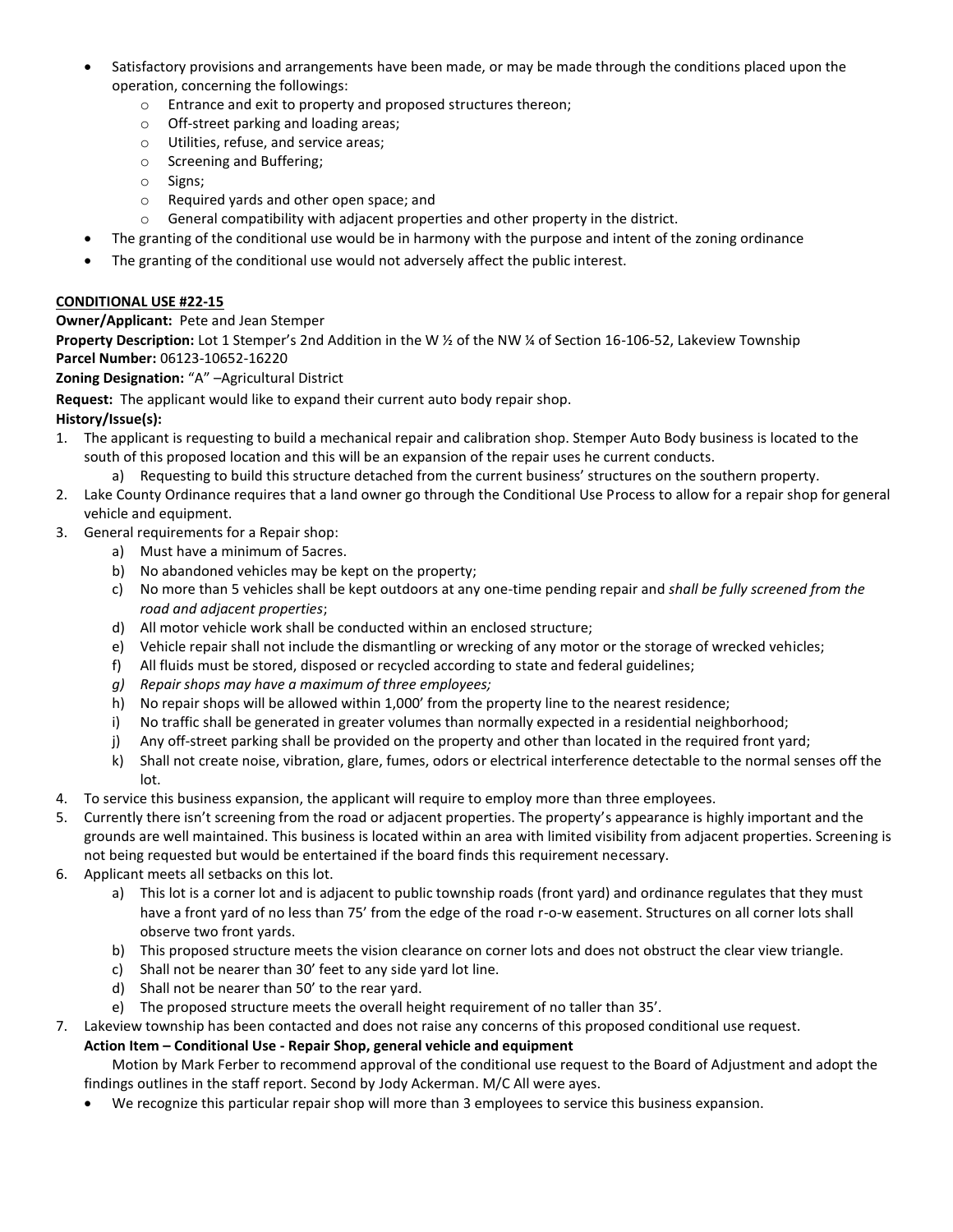- No screening from the road and adjacent properties is being required at this time due to the location of this business in the "A" District. He keeps the grounds well maintained and the location within the area has limited visibility from adjacent properties.
- Repair shops are allowable as a conditional use in the A- Agricultural District under certain conditions.
- The structure meets the required minimum setbacks of the lot.
- If approved, the conditional use shall be specifically conditioned upon initial and continued compliance with all of the requirements and conditions herein and upon compliance with all applicable provisions of the Zoning Ordinance.
- Satisfactory provisions and arrangements have been made, or may be made through the conditions placed upon the operation, concerning the followings:
	- o Entrance and exit to property and proposed structures thereon;
	- o Off-street parking and loading areas;
	- o Utilities, refuse, and service areas;
	- o Screening and Buffering;
	- o Signs;
	- o Required yards and other open space; and
	- $\circ$  General compatibility with adjacent properties and other property in the district.
- The granting of the conditional use would be in harmony with the purpose and intent of the zoning ordinance
- The granting of the conditional use would not adversely affect the public interest.

## **CONDITIONAL USE #22-16**

\*Applicant signed waiver of personal appearance.

**Owner/Applicant:** Lake Point Properties LLC, Micheal Verley

**Property Description:** Lot 5A Block 4 Lakes Community Addition in Gvt Lot 5 SW ¼ of Section 32, Wentworth Township **Parcel Number**: 02004-00400-05010

**Zoning Designation:** "LP 1" –Lake Park-District 1 (Round Lake)

**Request:** The applicant would like to build multi family home.

## **History/Issue(s):**

- 1. Applicant is requesting to build a fourplex dwelling on an existing lot he owns.
	- a. There are several other multi-family homes in this immediate area. This lot was subdivided in the past with the intentions for a future multi-family home request.
- 2. Lake County Ordinance requires that a land owner go through the Conditional Use Process to build multi-family dwellings when located in the Lake Park -1 District.
- 3. The lot meets the schedule of regulations for the minimum density and required square footage for this proposed fourplex home.
- 4. The proposed structure meets all the required setbacks for a multi-family usage.

## **Action Item – Conditional Use – Multi-family dwelling**

Motion by Aaron Johnson to recommend approval of the conditional use request to the Board of Adjustment and adopt the findings outlines in the staff report. Second by Roger Albertson. M/C All were ayes.

- Multi-family homes are allowable as a conditional use in the LP 1 Lake Park District under certain conditions.
- There are several multi-family homes in this same area of the lake.
- This lot meets the minimum requirements for a multi-family home four plex density.
- The proposed structure meets the required minimum setbacks of the lake park district for multi-family homes.
- If approved, the conditional use shall be specifically conditioned upon initial and continued compliance with all of the requirements and conditions herein and upon compliance with all applicable provisions of the Zoning Ordinance.
- Satisfactory provisions and arrangements have been made, or may be made through the conditions placed upon the operation, concerning the followings:
	- o Entrance and exit to property and proposed structures thereon;
	- o Off-street parking and loading areas;
	- o Utilities, refuse, and service areas;
	- o Screening and Buffering;
	- o Signs;
	- o Required yards and other open space; and
	- $\circ$  General compatibility with adjacent properties and other property in the district.
- The granting of the conditional use would be in harmony with the purpose and intent of the zoning ordinance
- The granting of the conditional use would not adversely affect the public interest.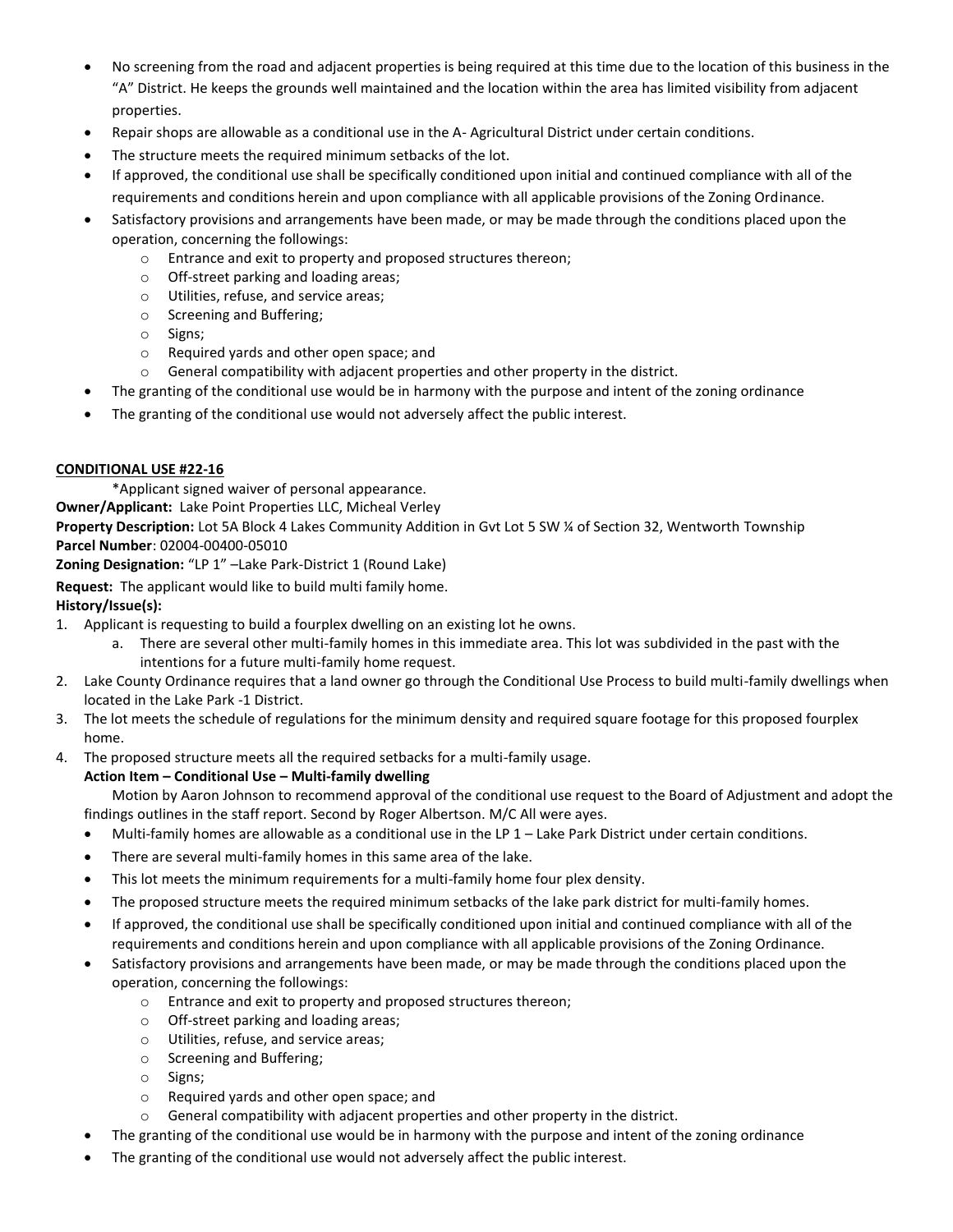#### **CONDITIONAL USE #22-17**

\*Applicant signed waiver of personal appearance.

**Owner/Applicant:** Lewis and Clark Regional Water System, Representative: Clinton Koehn

**Property Description:** Madison Reservoir Addition in the S ½ of the SW ¼ of Section 12-106-52, Lakeview Township **Parcel Number**: 06079-10652-12320

**Zoning Designation:** "A" –Agricultural District

**Request:** The applicant would like to build an essential public utility service structure, elevated tank and related equipment.

## **History/Issue(s):**

- 1. The applicant is interested in building an elevated rural water tank for public utilities on a parcel platted back in 2016.
- 2. Lake County Ordinance requires that a land owner go through the Conditional Use Process to build an elevated tank service structure.
- 3. The proposed structure meets the minimum requirements of the "A" district as far as setbacks and overall height. **Action Item – Conditional Use – Public Utility Service Station**

Motion by Jody Ackerman to recommend approval of the conditional use request to the Board of Adjustment and adopt the findings outlines in the staff report. Second by Mark Ferber. M/C All were ayes.

- Elevated tanks and related equipment for public utility service stations are allowable as a conditional use in the "A" Agricultural District under certain conditions.
- If approved, the conditional use shall be specifically conditioned upon initial and continued compliance with all of the requirements and conditions herein and upon compliance with all applicable provisions of the Zoning Ordinance.
- Satisfactory provisions and arrangements have been made, or may be made through the conditions placed upon the operation, concerning the followings:
	- o Entrance and exit to property and proposed structures thereon;
	- o Off-street parking and loading areas;
	- o Utilities, refuse, and service areas;
	- o Screening and Buffering;
	- o Signs;
	- o Required yards and other open space; and
	- o General compatibility with adjacent properties and other property in the district.
- The granting of the conditional use would be in harmony with the purpose and intent of the zoning ordinance
- The granting of the conditional use would not adversely affect the public interest.

## **FINAL PLAT & DEVELOPMENT PLAN FOR PHASE ONE SOUTHLAKE HOLDINGS, LLC**

Property Owner: Jeff Heinemeyer of Southlake Holdings LLC

Applicant: Jeff Heinemeyer

Property Description: GVT LOT 2 EXC TRACT 1 & 2 KILLARNEY ROAD ADD & GVT LOTS 3, 4, 5 NORTH AND EAST OF HWY EXC DEEDED & PLATED all in Lakeview township.

Parcel Number: 06000-10652-36410

Zoning Designation: "LP 1" –Lake Park-District 1

Jeff appeared and presented his phase one plan for Southlake Estates off of Lake Madison for future potential residential development. Discussion took place with the board and applicant regarding drainage, existing trees and native grasses. Jeff elaborated on the existing drainage near lots 8-11. Has been speaking with the neighbor across the private road, Chuck Graff, about the drainage concerns.

Discussion was opened up to the public. Chuck Graff appeared and voiced his drainage concerns.

Motion by Aaron Johnson to recommend the approval of this final plan to the County Commission. Second by Roger Albertson. Roger, Aaron, Alan & Mark were ayes. Jody Ackerman was nay. Motion carried.

## **PRELIMINARY DEVELOPMENT PLAN/PLAT LEE'S ADDITION**

Owner/Applicant: Albert Lee Yager, Representatives - Dan Lemme & Eric Johnson & Donna Yager

Property Description: Tract 2B & 3 B. Price Addition in the W /2 of Section 15-106-52, Lakeview Township

Zoning Description: "A" Agricultural District

Parcel Number: 06119-10652-15213 & 06119-106552-15212

Request: Preliminary Development Plan approval for single family residential use and other potential uses of the "A" District.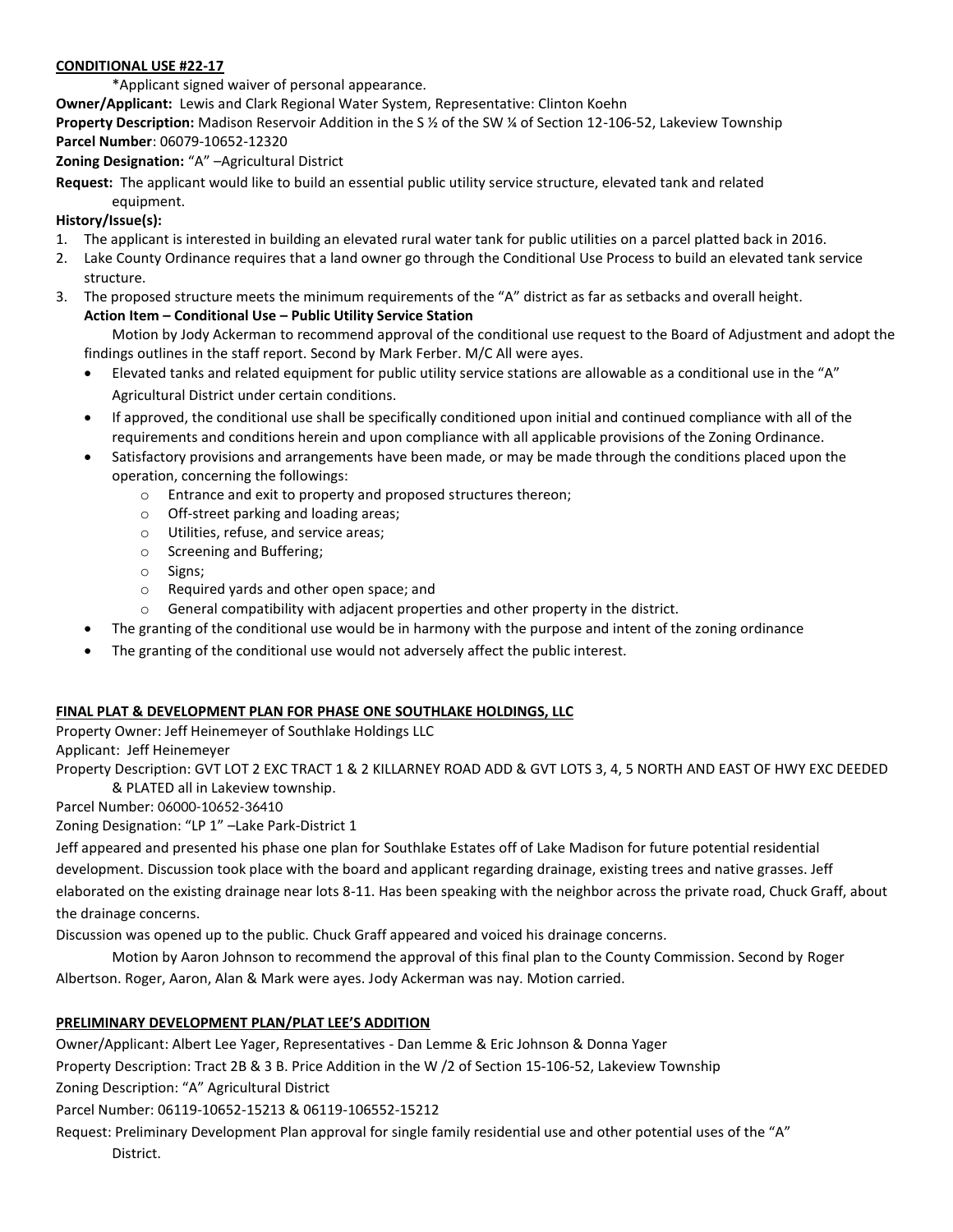- 1. The applicant is requesting to development The Gravel Pit for future single family residential AG use. They will be reclaiming the 2 phases of the gravel pit and having it released from the conditional use that was approved for these parcels in the past.
- 2. Both the lot density and widths meet the Lake County requirements for the "A" District.
	- a) Our current Lake County Zoning Ordinance for the "A" allows for only 4 single family dwellings per  $\frac{1}{4}$ - $\frac{1}{4}$  section of land. This development meets that requirement.
	- b) According to our Comprehensive Land Use map this area allows for lot sizes of at least 5 acre or more excluding the road easements or road r-o-w for single family residences. This land is located over the Zone B Shallow Aquifer Protection Area.
	- c) These lots may have the future potential opportunity to be annexed into the Lake Madison Sanitation District and be placed on their sanitary sewer system.
- 3. There are two proposed accesses to this development all of which lay along our Lake County Highway 457th Ave.
	- a) Lake County Highway Department has inspected the proposed location and do not have any concerns. The other accesses will need to be removed once the land is in the final development stages.
- 4. The proposed use of the lands involved are consistent with future residential goals found in the Comprehensive Plan. Does not intrude upon or mix with intensive AG, industrial or commercial uses. Incorporates private streets and general utilities development plans.

No opposition or public comments.

Motion by Roger Albertson to recommend the approval of Lee's Addition preliminary plan/plat to the County Commission. Second by Mark Ferber. M/C All were ayes.

# **FINAL PLAT & DEVELOPMENT PLAN FOR SMITH'S COVE**

Owner/Applicant: Smith's Cove, LLC, Dan Lemme & Eric Johnson – Representatives. Along with Jesse Morris from DGR Engineering Property Description: LOT 1 & LOT 2 Excluding the W100' N584.50' & LOT 10 Excluding Thompson Tract #1 in the NE ¼

of Section 6, Chester Township

Zoning Description: "LP-1 & LP-3" Lake Park District-1 & 3 (Long Lake)

Parcel Number: 01000-10551-06115

Eric appeared for the final plan of the whole development but seeking approval for Phase One of the plan. Entrances and Exits were approved by the Highway Superintendent. No opposition or public comments.

Motion by Mark Ferber to recommend the approval of this revised preliminary plan/plat to the County Commission. Second by Aaron Johnson. M/C All were ayes.

## **9:00 A.M. (9:26 A.M.)**

## **Ordinance Amendment #22-80**

## **Rezoning #22-02**

**Owner/Applicant:** Matt & Katie Jeratowski

**Property Description:** Lot 2B Doerr's Addition in the SE ¼ of Section 2-106-53, Herman Township, Lake County SD.

**Current Zoning Description: "**C/I" Commercial/Industrial District

**Request:** Petition to Rezone property to "A" District.

## **Facts & Finding(s):**

- 1. The applicant has petitioned to rezone the property to allow for their new single-family home to be built on this west half of the business, contractor shop & yard, property.
	- a) Residential dwellings are prohibited within the C/I District.
- 2. Lake County Ordinance requires a landowner to go thru the petition process to rezone and ask the Planning Commission for a recommendation after reviewing the proposal.
- 3. The lot density and widths along with the contractor shop setbacks from the side yard all meet the Lake County requirements for both districts.

a) The lots have since been resubdivided to accommodate the required setbacks of the C/I District's structure.

- 4. According to the current Zoning Map, the surrounding properties are all zoned as "A" District. This request would not reflect a "spot zone". There are other immediate single-family residences adjacent to this property.
- 5. Applicant has notified all adjoining landowners via certified mail of this proposed rezoning request and also the hearing dates/time as required in our Lake County Ordinance.
- 6. A sign for public notice was placed on the property with the hearing dates and times of the rezoning request.